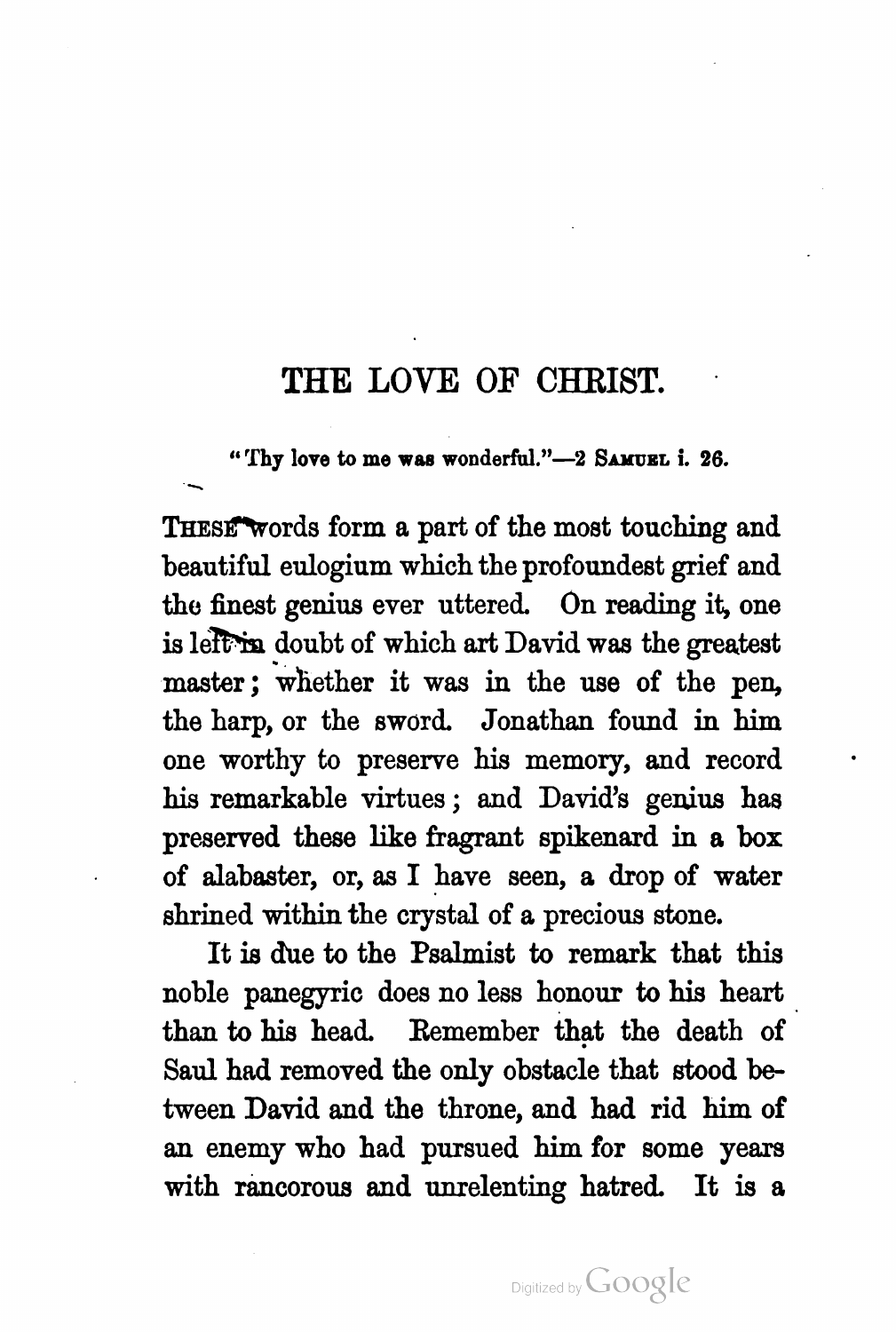common and a just saying that we should say no ill of the dead. They are not here to defend them selves ; and, unless where great interests are con cerned, their ashes should not be disturbed. In his circumstances the utmost required of David would have been to preserve a decent and becom ing silence about Saul, burying all recollections of him in the grave. But he was incapable of this ; he was cast in a finer mould ; he was made of nobler metal. His generous heart, forgiving and forgetting every wrong, warmed at the recollection of those early, happy days, when the king drew the shepherd boy from obscurity, received him into the bosom of his family, showered royal favours on his head ; and when, harp in hand, he threw the chains of music over Saul's stormy passions, bid ding the waves be still. David has buried Saul's faults in the grave, " earth to earth, dust to dust, ashes to ashes." But while he leaves the dross to lie undisturbed among the cold embers, he brings out the gold-the finer elements of Saul's character ; and without, after the fashion of many lying tombstones, imputing to him virtues which he never possessed, he tells all the good of Saul he can, and crowns his memory with the honours due to a king, a dutiful son , a kind -hearted father, and a man as brave as ever faced a foe. " From the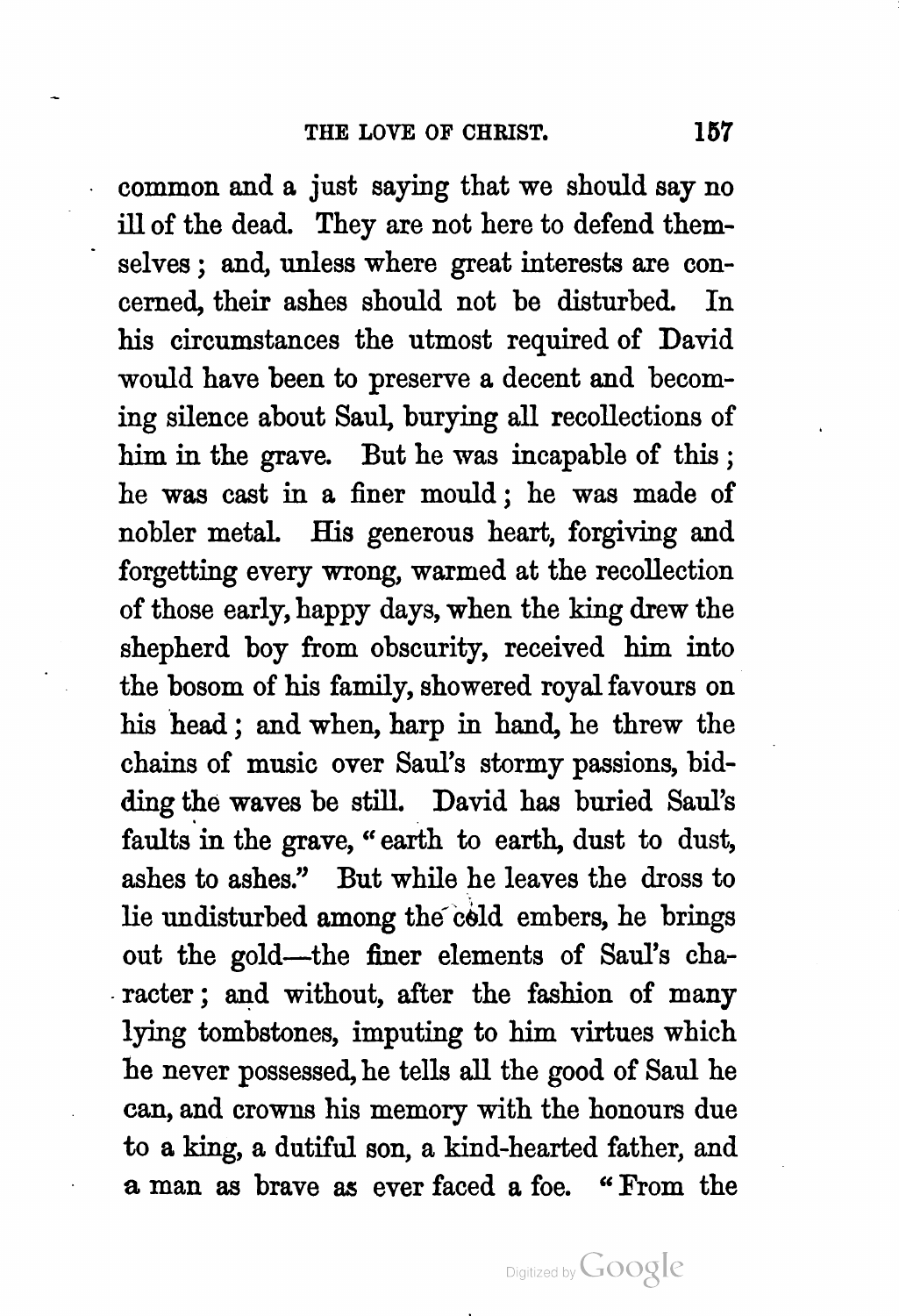blood of the slain," he sings, " from the fat of the mighty, the bow of Jonathan turned not back, and the sword of Saul returned not empty. Saul and Jonathan were lovely in their lives, and in their death they were not divided. They were swifter than eagles, they were stronger than lions."

vas. As in the case of others who have been the But Jonathan is the grand subject of this beautiful lament ; the principal figure in the can parents of distinguished children, the father here owes much of his celebrity to his son. Many a son has had a better father , but what father ever had such a son ! In some respects, at least, Jona than stands without a rival in all history, sacred or profane. Had we known him better, no doubt we might have thought less of him; we would have found some faults in him, and that it was true of him as of the best of fallen men, that the brightest sun is dimmed by spots. Yet there is no fault recorded of Jonathan ; and, conferring on him more honour than on any one else whose name stands in this sacred book, God has not left a stain to blot his memory. If there ever was friendship in this world, pure, unalloyed by any inferior metal, disinterested, free of envy, without an element of selfishness, incapable of harbouring a suspicious thought, and capable of rejoicing in

Digitized by Google

ł.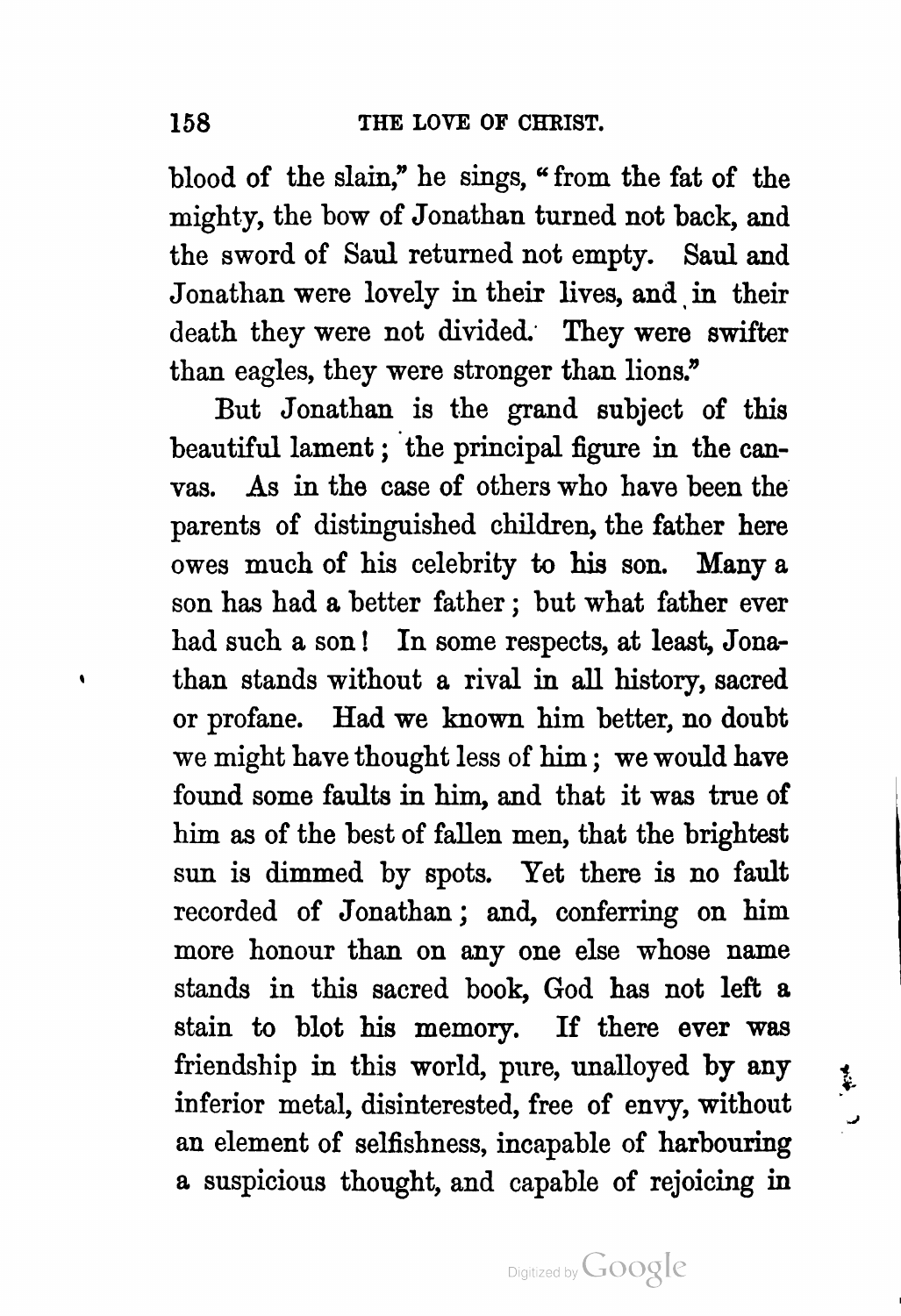another's gain, even to his own loss, it had glowed in the bosom that now lay cold on Gilboa's moun tains. Battle spear never pierced such a generous heart: nor had war ever such a graceful victim offered at her blood -stained shrine. Man never pos sessed a friend such as David lost in Jonathan ; for he stood in his love as much above the common crowd of men , as his father did in stature — tower ing head and shoulders high above the assembled tribes of Israel. If ever man loved his neighbour as he did himself, that man was Jonathan ; and none with a head and heart can read his tragic history without feeling that he was worthy of this extraordinary, but not extravagant, laudation, Thy love to me was wonderful."

Jonathan rests in honour. Let him rest. A greater than Jonathan is here. Yet let us not forget the honour due to the grace of God which purified, exalted, sanctified his fine natural temper; bringing out its excellences as the art of the polisher does the beautiful veins that lie concealed in the rough plank, or the colours that flash and glow in some precious stone. He was content that David should supplant him. God had so determined; "even so Lord, for so it seemeth good in thy sight." And I cannot believe that anything but a gracious resig nation to the divine will could have welded his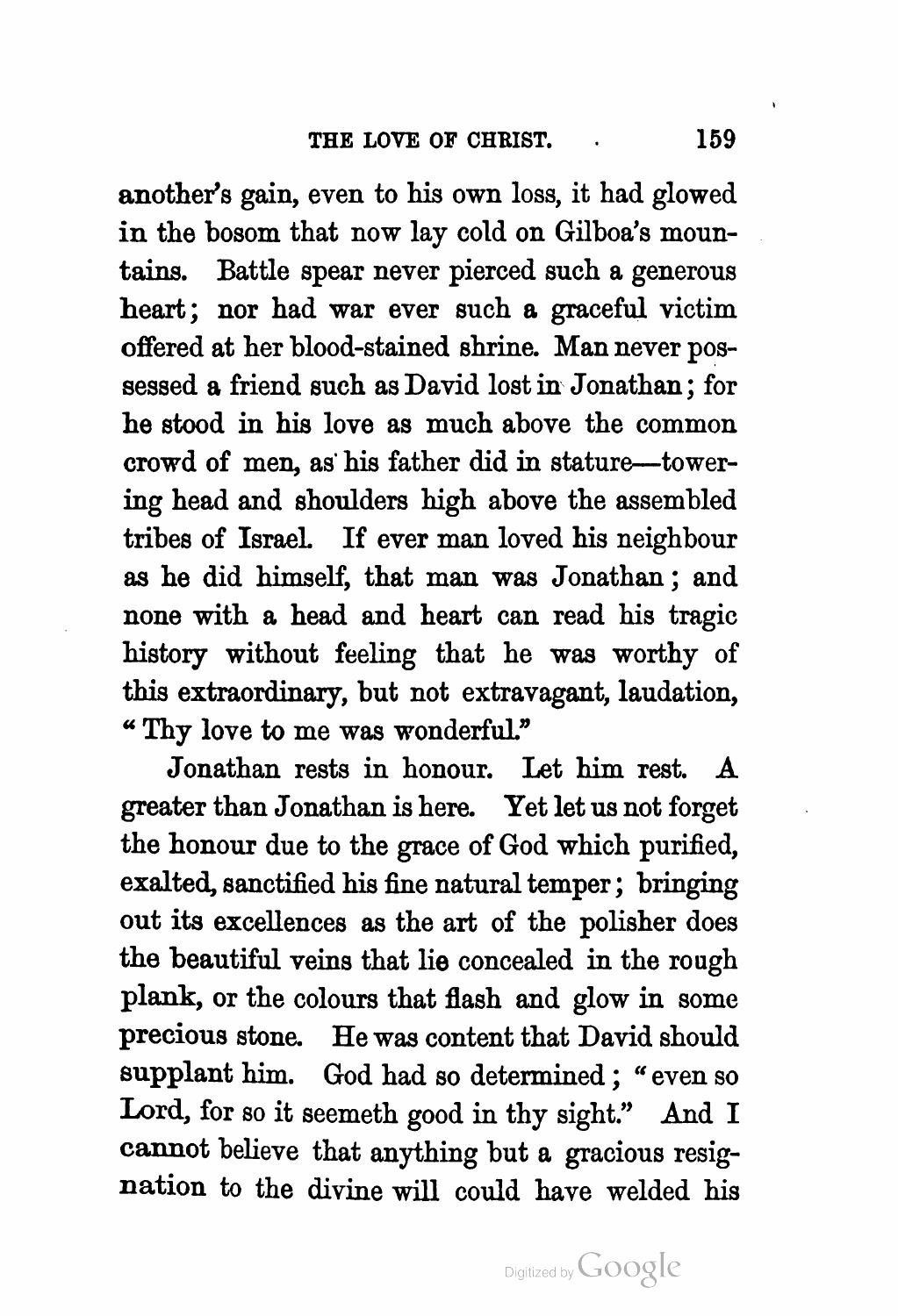heart to David's under such irritating, trying, cir cumstances. Silent as Scripture is on Jonathan's religious character, in the story of this matchless, and more than romantic friendship, I see the hea venly fruit of piety. Peace be to his ashes, and honour to his memory ! We turn to a nobler subject ; and although I would not pluck a leaf from his laurels, I cannot, nor could any one else, read the words of my text without thinking of a greater than Jonathan.

As we muse on these words, Gilboa vanishes, and Calvary rises to view. The battle scene, with Jonathan standing like a lion at bay, or, faint from loss of blood, sinking beneath his wounds, shifts ; and I see Jesus standing alone amid the impious crowd, or fainting beneath his cross in the streets of Jerusalem. The hill where, in the pale moonlight, all stiff and stark and bloody, Jonathan lies surrounded by heaps of dead, his face to heaven and his foot to the foe that have fallen before his arm, gives place to another scene. A tall cross tops the summit of Mount Calvary ; and the sun's level beams shine on the drooping head and mangled, bloody form of the Son of God. To him these words best belong. We hang the harp of David on that cross ; and, Jonathan himself consenting, we take this garland from his brows,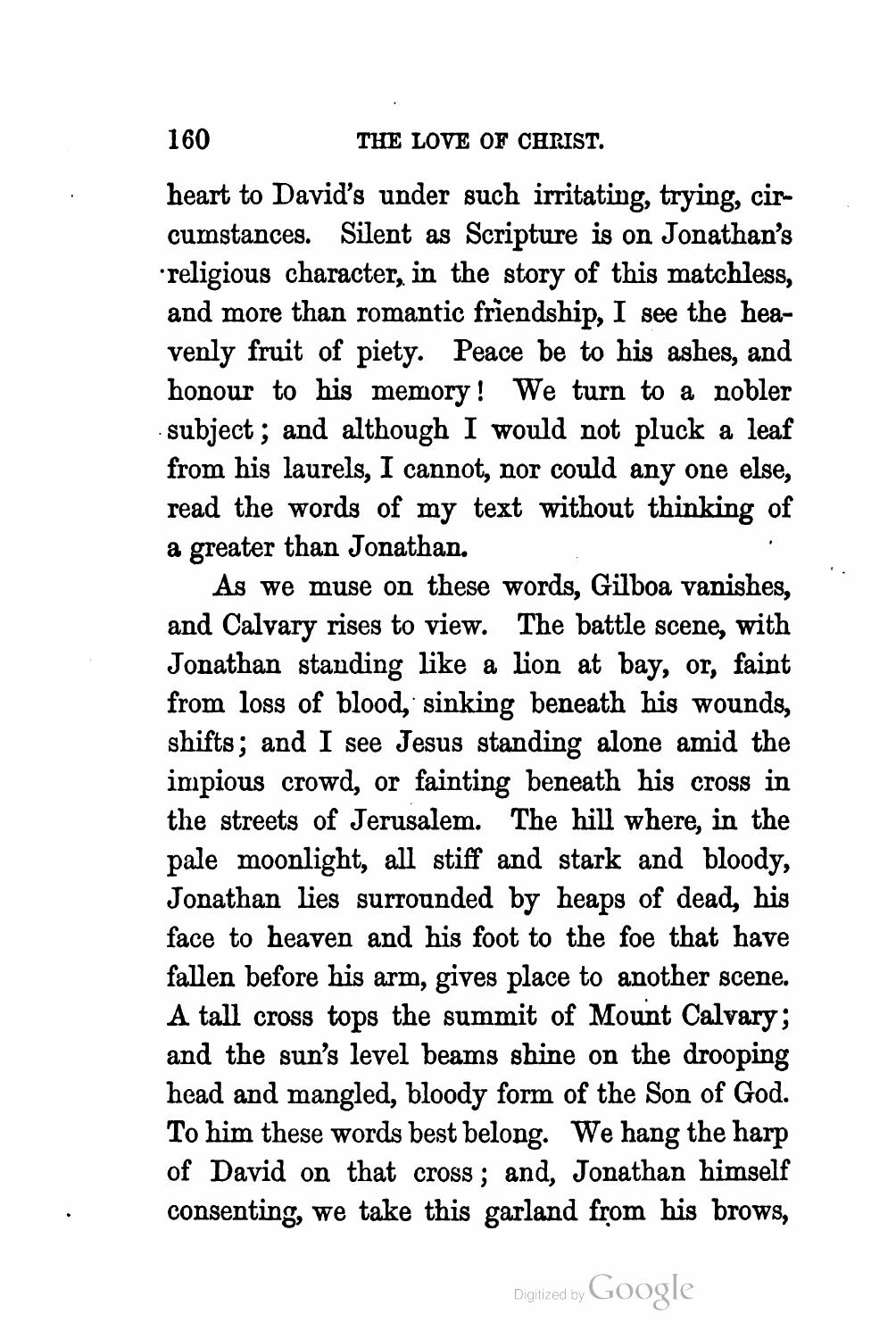to weave it into the crown of thorns—saying, as we turn to Jesus, " thy love to me was wonderful."

## I. The love of Christ to us is wonderful, because there was nothing in us lovely.

In the spangled sky, the rainbow, the woodland hung with diamonds, the sward sown with pearly dew, the rosy dawn, the golden clouds of even, the purple mountains, the hoary rock, the blue bound less main, Nature's simplest flower, or some fair form of laughing child or lovely maiden, we cannot see the beautiful without admiring it. That is one law of our nature. Another is, that so far as earthly objects are concerned, and apart from the beauty of holiness, we cannot help loving what is lovely, and regarding it with affection. Our affections are drawn to an attractive object as naturally as iron is charmed by a loadstone. God made us to love ; and when brought near to such an object our feelings entwine themselves around it, as the soft and pliant tendrils of the vine do around the support it clothes with leaves, and hangs with purple clusters. Such analogy is there between the laws of mind and matter !

Without detracting from Jonathan's merits, it must be owned, that however wonderful the love

M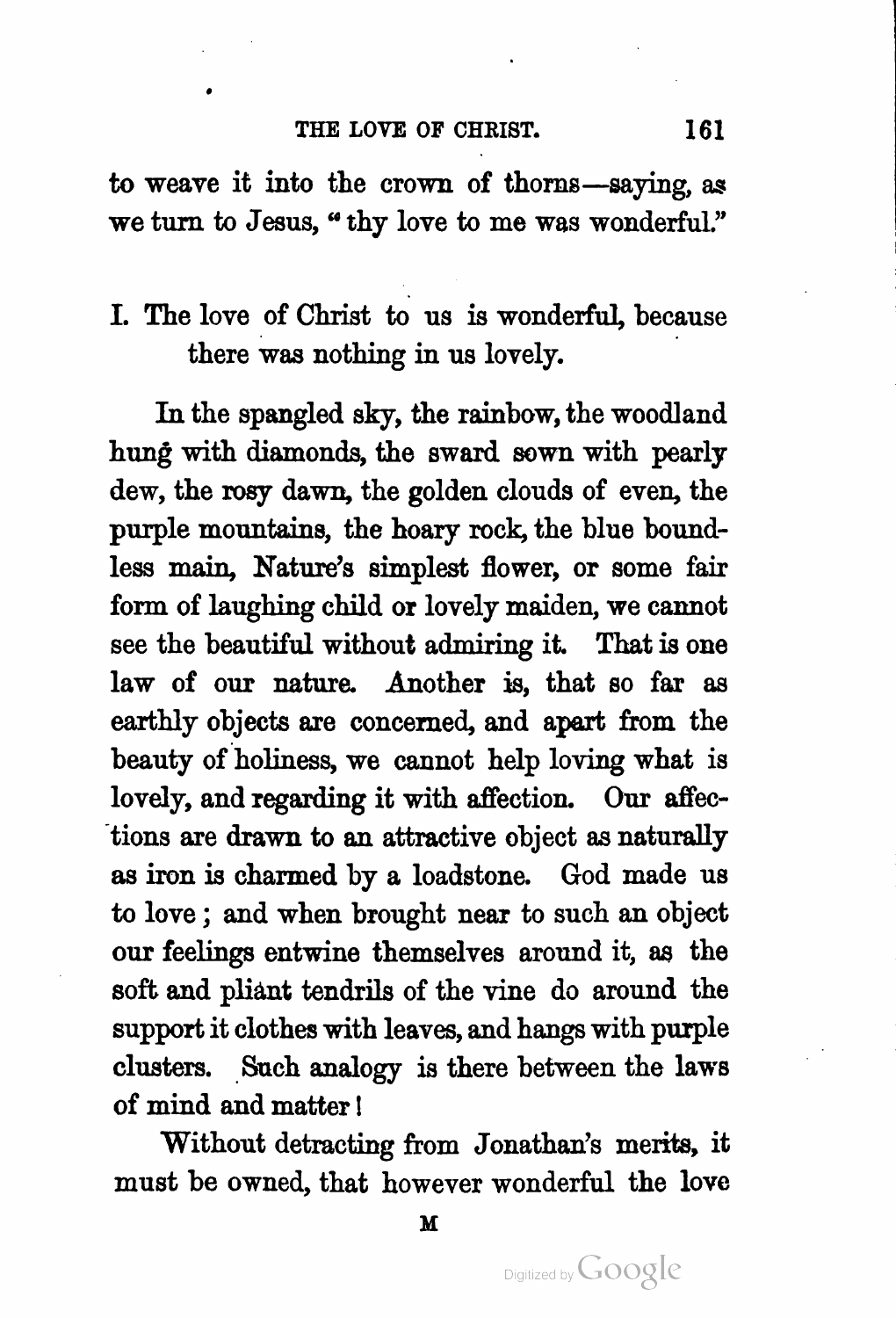was which he bestowed on David, it was not bestowed on an unworthy object. One brave man loves another. In the old days of chivalry, men honoured courage in their enemies ; loving and admiring bravery even when it was in arms against them. And that gallant man who, leaving the camp alone, with no attendant but his armour-bearer, scaled the dizzy crag, and threw himself single -handed into the garrison of the Philistines, found an object worthy of his affection in the youth, who, armed only with sling and stone, went forth to defy the giant. And when that shep herd lad stood before Saul with the grim, dripping head of Goliath in his hand, and with modesty, like a foil, setting off his merit, told the story of the fight, no wonder to me that it is said that the " soul of Jonathan was kind to the soul of David, and Jonathan loved him as his own soul." They had much in common. In warlike achievements, in strong affections, in generosity of temper, in genuine piety, in courage that dared everything, and was daunted by nothing, these brothers in arms answered to each other as " face answereth in a glass to face ;" and as I have seen two bright drops of quicksilver when brought to touch each other, run into one, so from that day forward, Jonathan and David were united.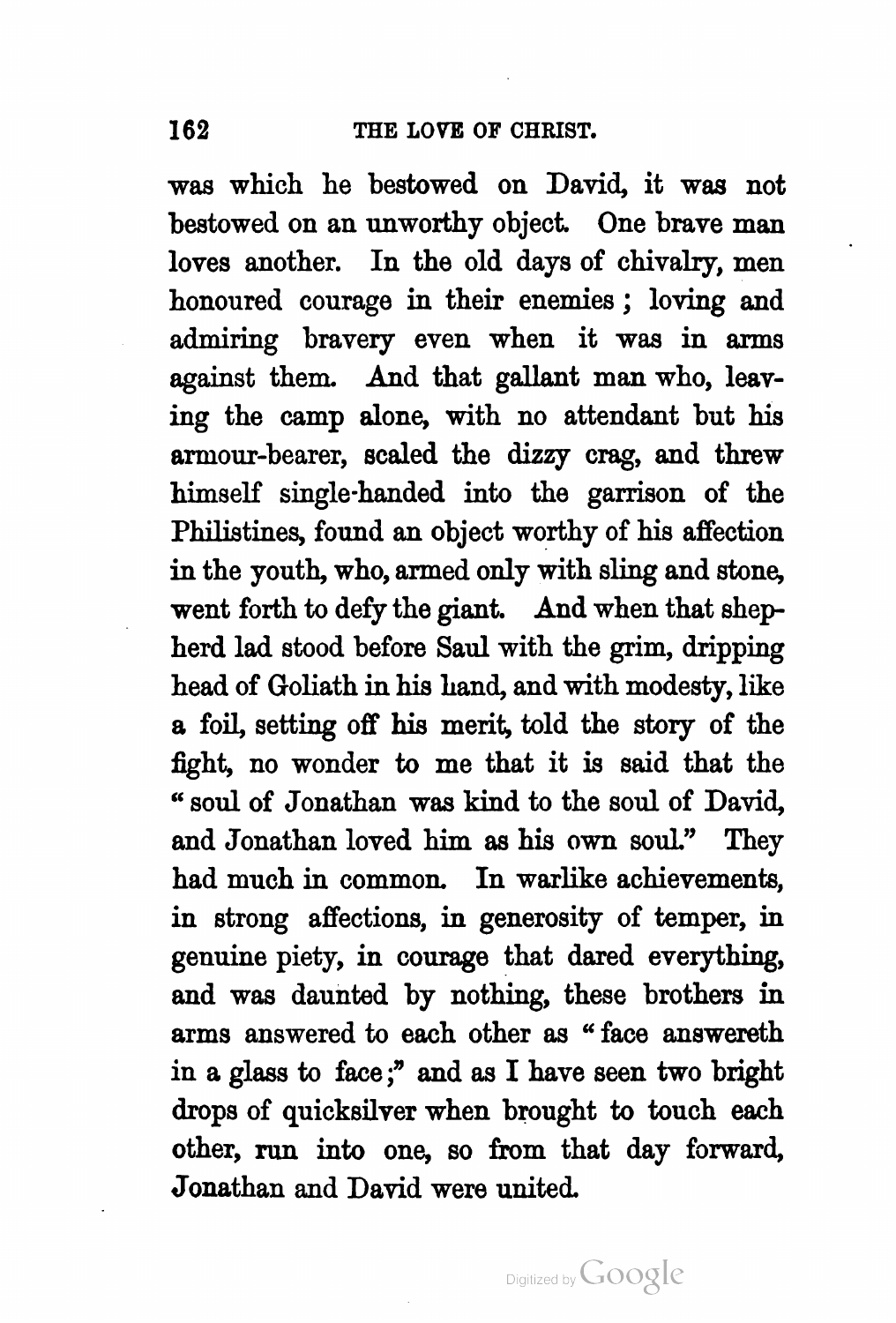We turn now from them to Jesus and our selves ; and what do we find in man to win the love of Calvary? The day that saw Jonathan's soul knit to David's, saw David in arms fighting Jonathan's battle, and saving his father's crown. We were in arms too, but they were turned against Christ's rights, and his Father's throne ; we were fighting too, but it was on the wrong side- rebels against God in the ranks of the devil. It is not enough to say that there was nothing lovely in us ; that, as a holy God, God saw nothing in us to love. Sin, that abominable thing which he hates, the seed and germ of all evils, a thing so hateful that it is said, "he cannot look" on it, had so pervaded the nature of every individual man, and the whole race of men, that, it necessitated God to abhor his own creatures. Do not start at the expression. I use no language stronger than I can justify. Look at a corpse ! putrid, bloated, infecting all the air; every feature of humanity shockingly defaced ; the bright eye ; the damask cheek ; the sweet lips ; the lovely form changed into vilest loathesomeness ; a ban quet to worms which, as they creep out and creep in, give a horrible life to death! Were the dearest, fondest object of our affections reduced to a state like that, how would we throw it, shudder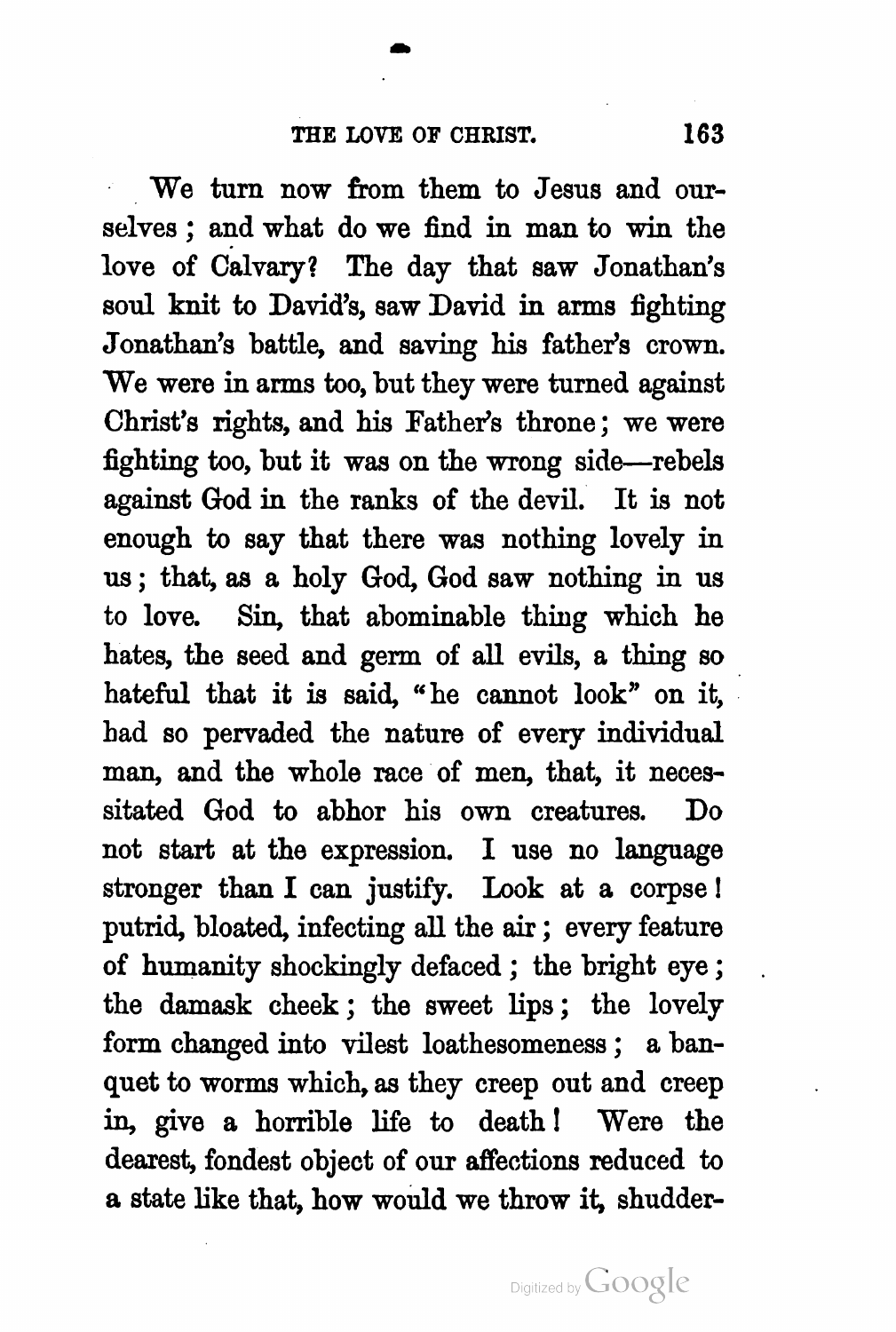ing, from our embraces; regard it with the utmost horror; and turning away our eyes, call in pity for a grave to bury our dead. This may teach us how sin makes those whom God once loved with divine affection abhorrent in his sight. Nor any wonder that a God so holy, that " even the heavens are not clean in his sight," and that he " charges his angels with folly," should abhor man ! Why, so soon as man sees himself aright, so soon as, with eyes illuminated by the Holy Spirit, he sees his own heart with all its corrupt passions, and his life with its many vile and hateful sins, he abhors himself. Does he not ? Listen to one whose words will find an echo in every converted heart-" I have heard of thee with the hearing of the ear, but now mine eye seeth thee, wherefore I abhor myself, and repent in dust and ashes."

Historians relate how, with all her baseness, her duplicity, her cruelty, her bloody bigotry, the passions and crimes that have left an indelible stain on her memory, Queen Mary had much queenly grace. So perfect was her form, her face so beautiful, her smile so winning, that it was only men cast in the stern mould of Knox that could resist their wit chery. And to advert to better attractions than the beauty which is consumed before the moth, I have seen some who, with not a little calculated to repel,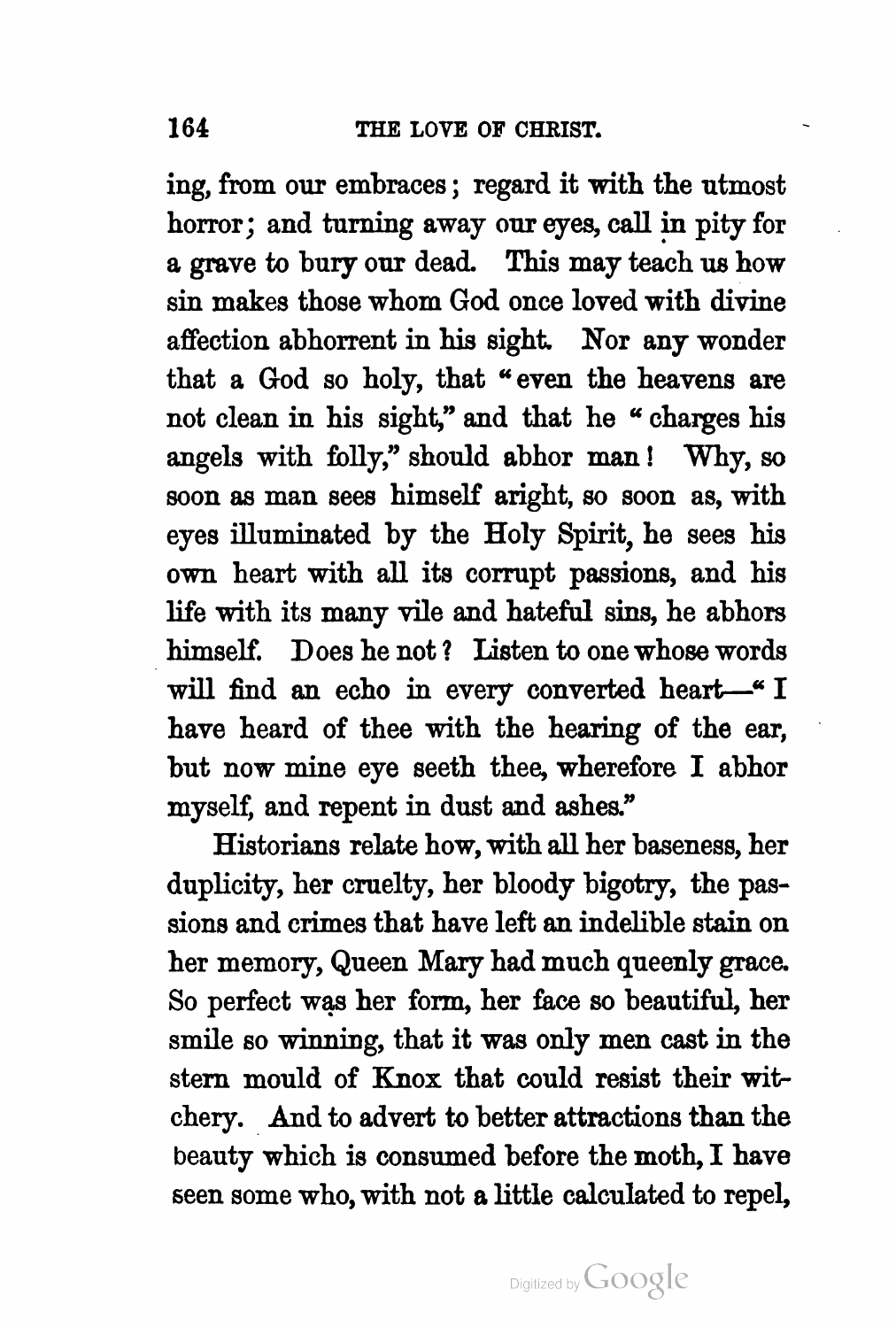possessed in moral and mental excellencies, some loveable, compensating, and redeeming properties. But, in the sight of God's infinite and unspotted holi ness, sin left us none. Nor was there anything at all but human misery to draw down divine mercy. Sin left nothing in man which it did not touch ; and, like blow-flies, whatever it touched, it tainted. The whole man was affected-head and heart, soul and body, the reason and affections, the imagi nation and the will. The deadly venom of the serpent's fang, like a subtile poison thrown into the circulation, was borne throughout all the frame. And hence the humbling, graphic words of the prophet, The whole head is sick , and the whole heart faint, from the sole of the foot even unto the head, there is no soundness in it, but wounds, and bruises, and putrefying sores. If it be true of all mankind that they are altogether become filthy; true that there is none that doeth good, no, not one ; true that " every imagination of man's heart is evil continually ;" true that we may all adopt the words of the Apostle, and say, I know that in me, that is in my flesh, there dwelleth no good thing,—then sin left us with nothing to engage, but everything to repel, the affections of a holy Saviour. Salvation, therefore, must be all grace ; and a Saviour's love must have its meetest and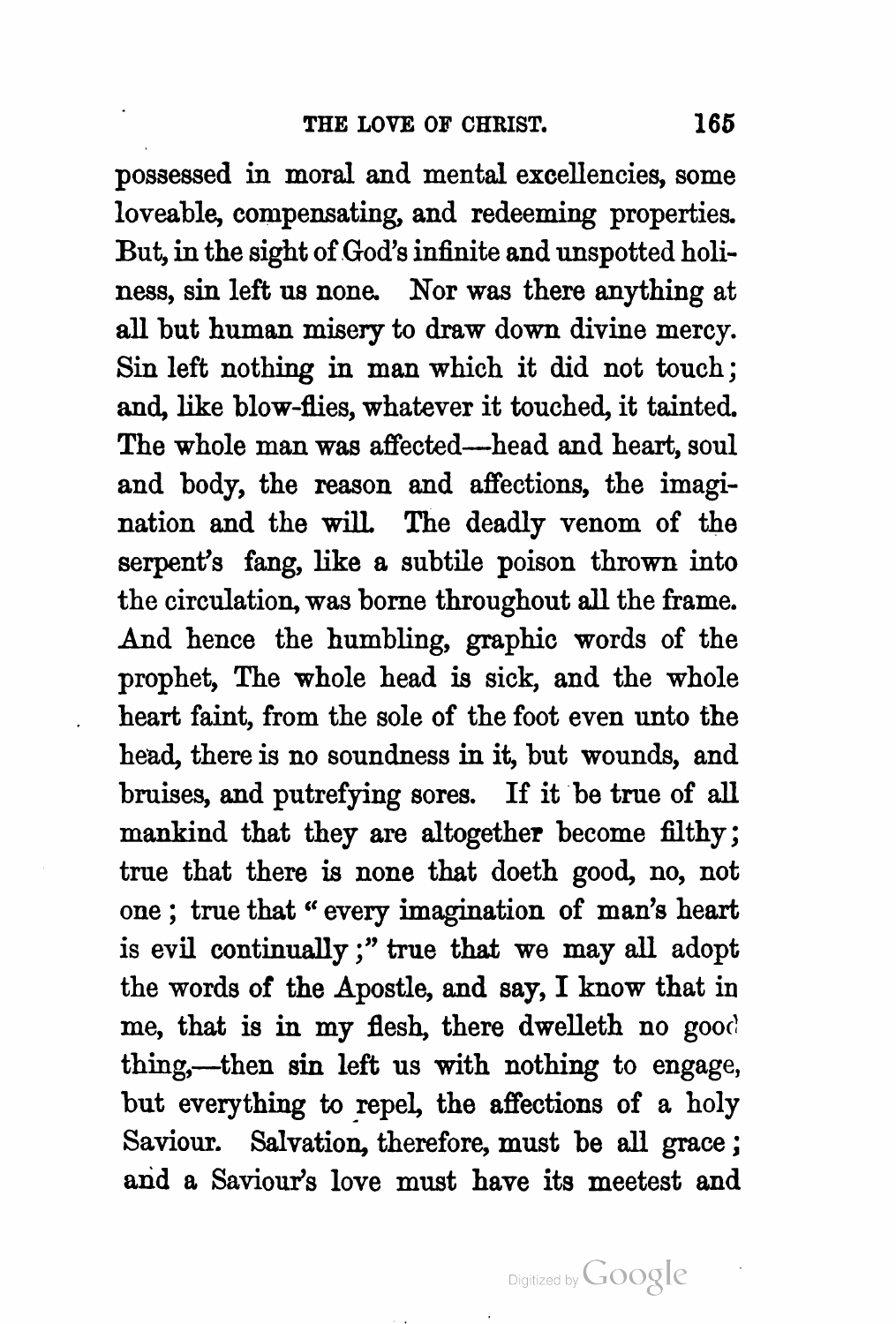majestic emblem in the sun of heaven. Sustained in the sky by no pillars that rest on earth, it hangs on nothing; and its bright beams, unlike the stone, the dropping rain, the blazing, dying meteor, that fall to the earth in virtue of its attraction, are sent forth by a power within itself. So with love divine; the healing beams of the Sun of righteousness. Salvation is all of mercy, and not at all of merit. " By his mercy he saves us ; " and in embracing not the lovely but the loathsome, well may we transfer this eulogium to the love of Jesus, " thy love to me was wonderful !"

## IL The love of Christ to us is wonderful, because there was nothing in us loving.

We love what loves us. Such is the law of our nature ; and love comes in time to see its own face reflected in the heart of another, as in water at the bottom of a draw -well. We cannot resist loving what loves us ; it matters not who or what it is ; though but the dog that barks, and bounds, and wheels in joyous circles around us on our return— " the first to welcome and foremost to defend." I would hold his friendship cheap who did not love a dog that loved him ; and care little for the child that would not drop some tears on the grave of his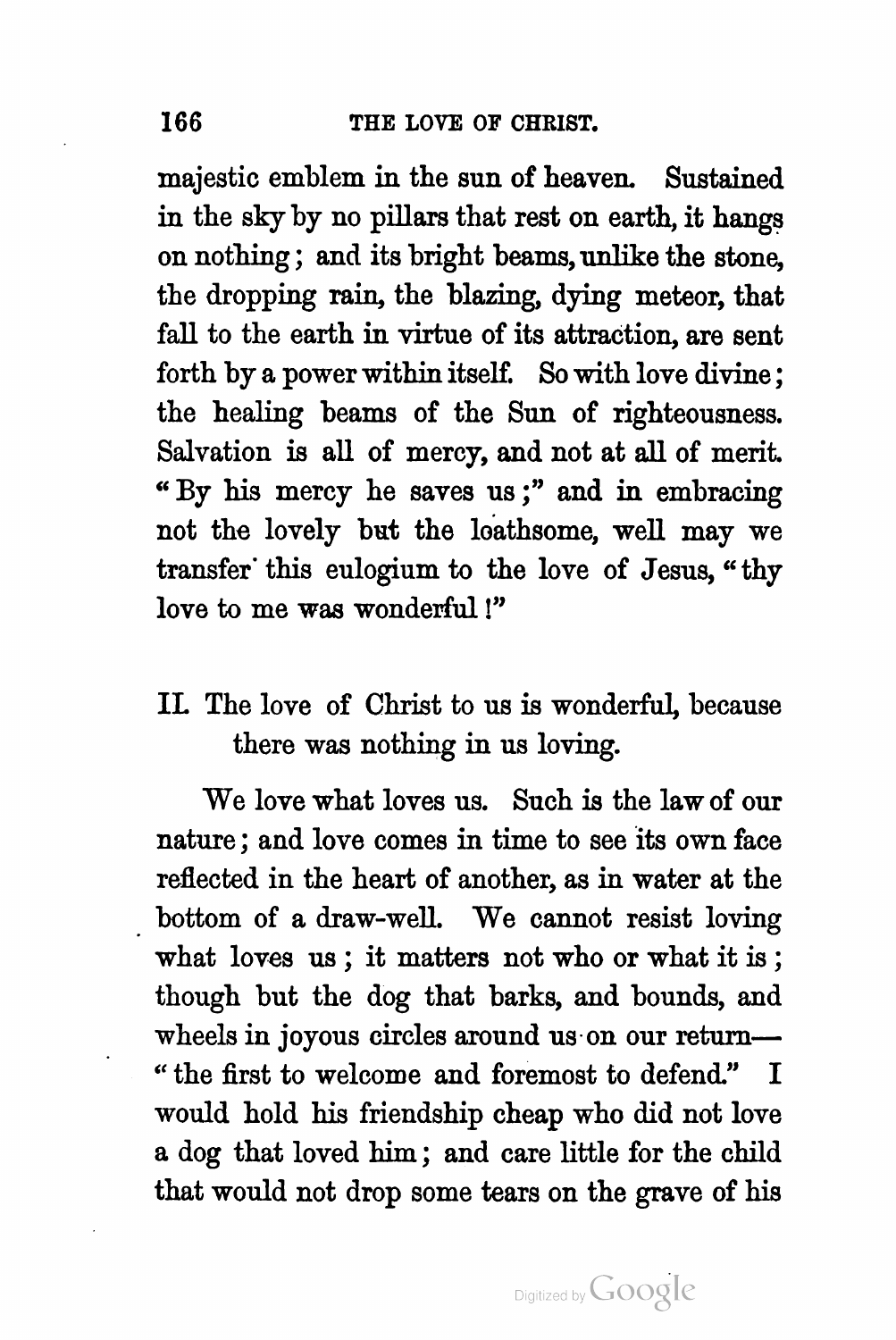Let a poor dumb creature love us, we are drawn to humble but faithful playmate — or, to borrow a. figure from Bible story, of the " little ewe lamb which the poor man nourished, which ate of his own meat, and drank of his own cup, and lay in his bosom, and was to him as a little daughter." love it in return, by a law of nature as irresistible and divine as that which draws a stone to the ground, or makes the stream flow onward to the sea .

Whatever secrets this key unlocks; whatever strange and singular marriages it may explain, it does not open the mysteries of Calvary ; it does not explain the love of Christ. I have, indeed, seen some that had abandoned themselves to a life of vice who still respected virtue, and looked back with remorseful regret to their days of childhood and the innocence of a father's home. I have seen a profligate son, who, though wringing a pious mother's heart and bringing her grey hairs with sorrow to the grave, yet love her ; mourning his own failings, he returned her affection ; yielding to sin, still he clung to his mother as a drowning wretch to a piece of the wreck which he hopes may float him to the shore. Now, if our love of good ness had survived the loss of it ; if we had retained any love to God after we had lost his image ; if we had cast back some lingering looks on Eden ;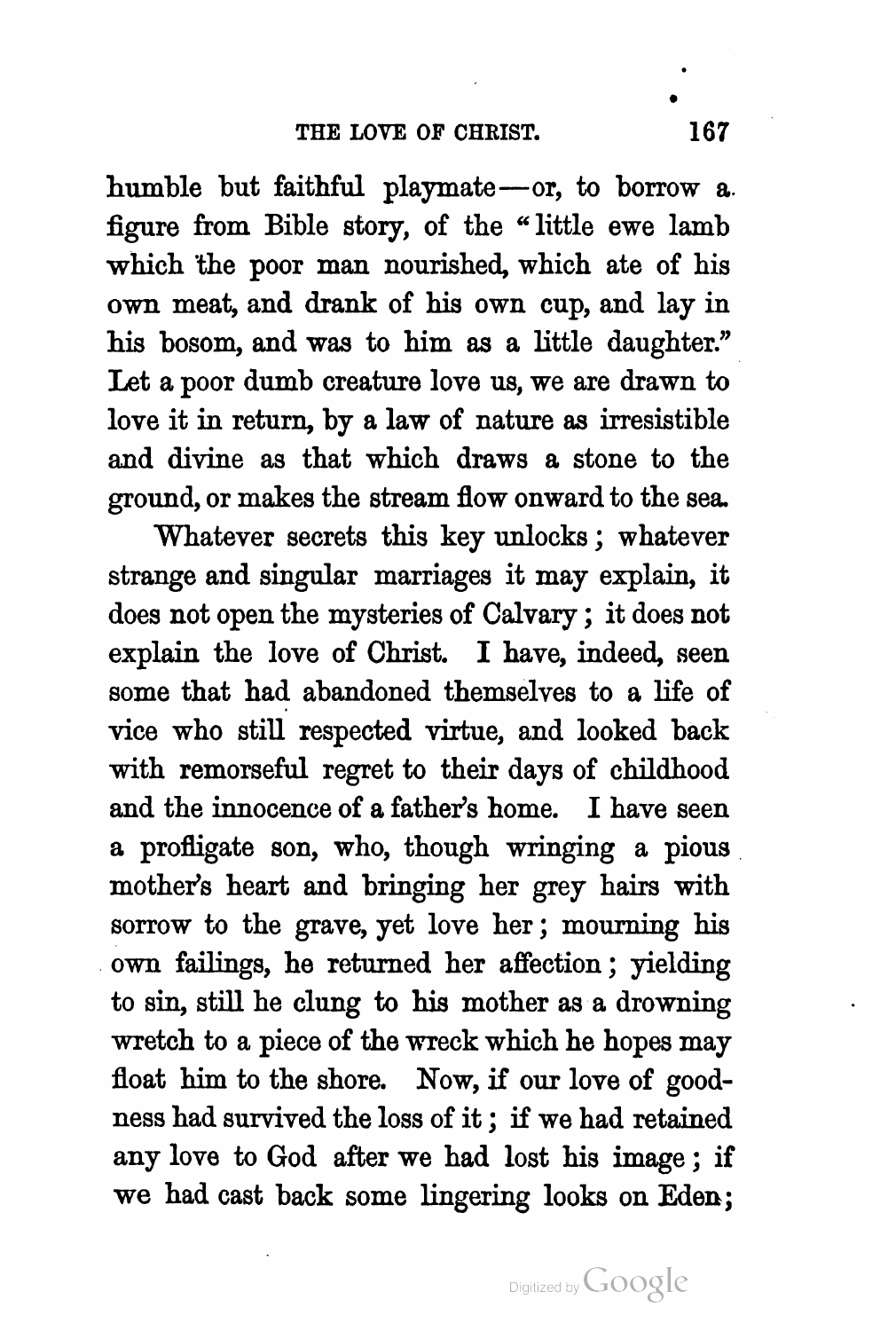and, like Absalom, who felt pained at being two whole years in Jerusalem without being admitted into his father's presence, if we had been grieved at God's displeasure, then, with such goodly vestiges of primeval innocence, Christ's love to us would not have been so wonderful. But there were no such feelings in man to awaken the love of Christ. Hateful, man is by nature hating. I appeal to the unconverted. Do not your hearts prove that? and how do those who have been converted, see it in the memory of those days on which they now look back with horror---wondering how, when they were in arms against God, trampling on his laws, despising his mercy, scorning his grace, he should have borne with them as he did. Then, how plainly is that written also in the Bible, in such sentences as these, The carnal mind is enmity against God ;- Herein is love indeed, not that we loved God, but that he loved us ;- God commendeth his love to us in that while we were sinners Christ died for us. And what is graven deep on our hearts, and written so legibly on the pages of the Bible, I see in still more affecting characters on the body of him who sits throned in heaven. More than wounded for our trangressions, he was wounded by the hands of the transgressors. The nail-prints on the hands that our Advocate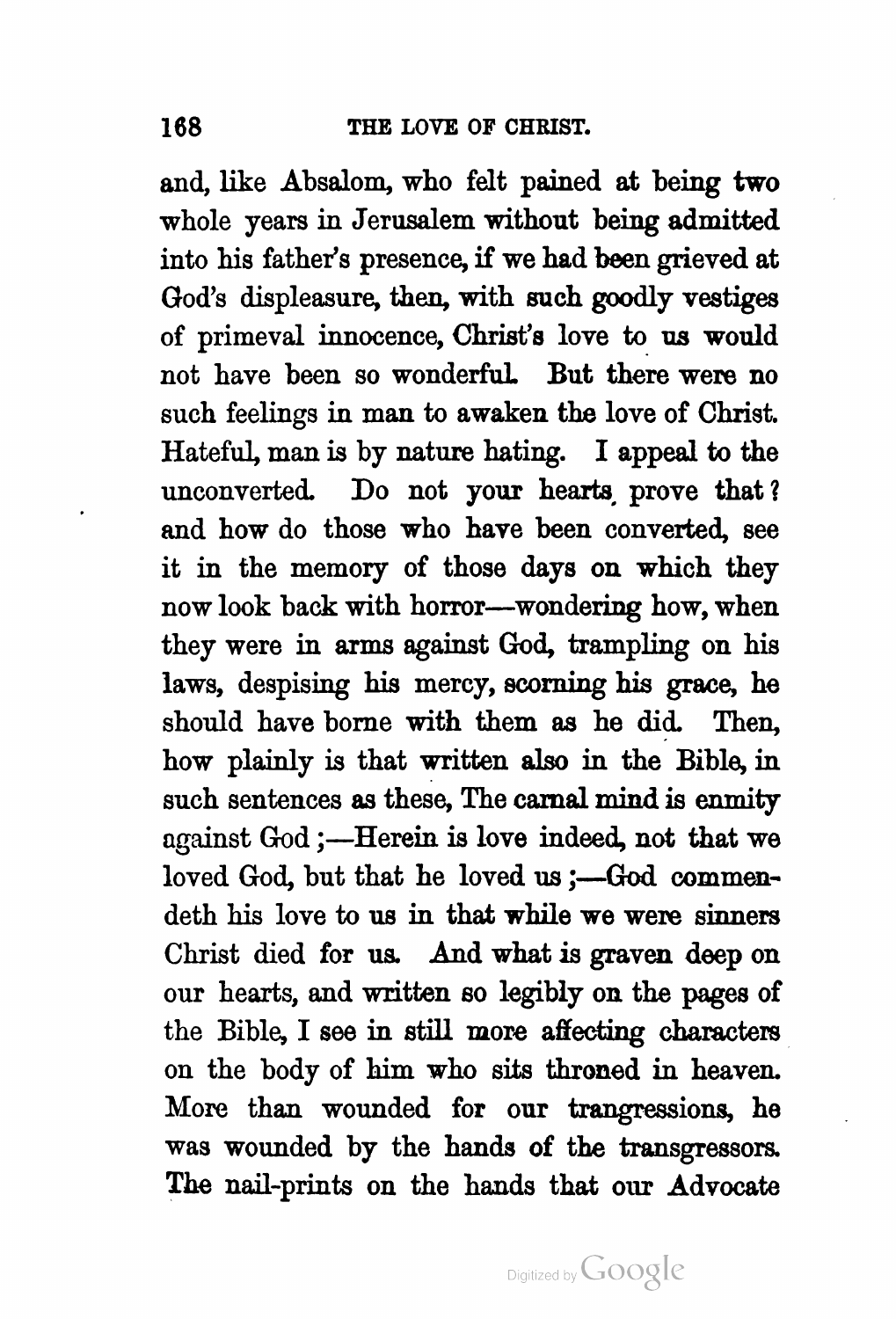holds up in prayer, and that deep scar on his side, were not the work of devils. To the question, What are these wounds in thine hands and thy side ? how truly may he answer, These are the wounds with which I was wounded in the house of my friends! Inflicted by the hands of men, the marks of a love that, throwing its arms around enemies, embraced the unloving as well as the unlovely, hatred as well as loathsomeness, let the shining throng that stand before him with crowns of glory, and in the white robes of victors, join the church on earth, and weave these words into the anthems of the skies, Thy love to us was wonderful !

III. This love is wonderful in its expression.

" Art thou in health my brother?" So Joab saluted Amasa, as he took him by the beard to kiss him ; and the last word had not left his lips when he stabbed him to the heart. Smiting him under the fifth rib, he passed on . Not so the people that followed Joab to battle. As they came up, the sight arrested their steps; and they stood in gathering crowds — gazing with surprise and horror on Amasa, as, victim of basest cruelty, he wallowed in blood on the highway. Any dead body lying on the street would gather a crowd around it ; and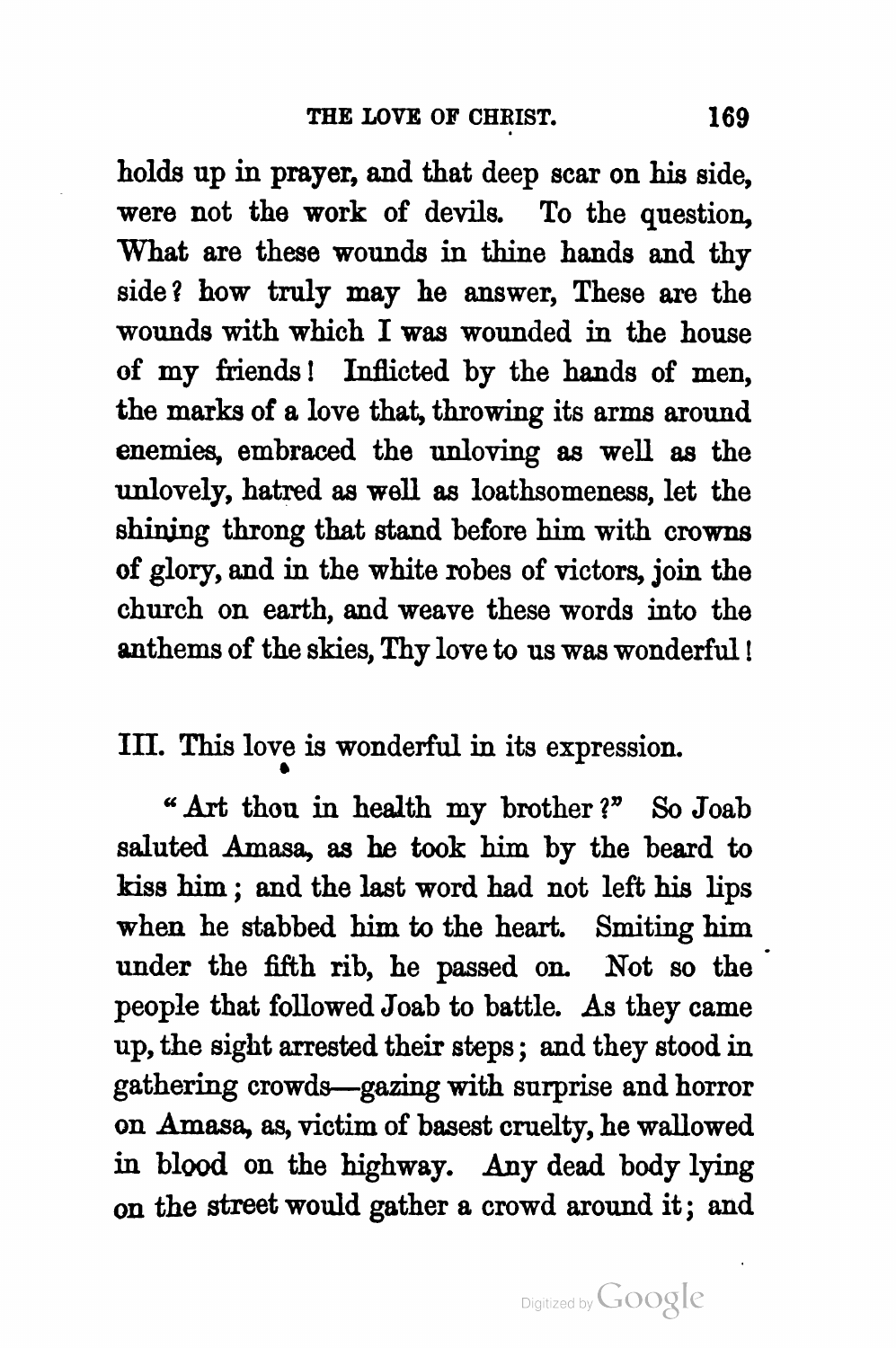stay alike the steps of men on business, of the gay,<br>of stooping age and tottering childhood. Exclaof stooping age and tottering childhood. mations of pity, of surprise, of horror, would burst from all lips ; while the questions passed from person to person, How did it happen? Who is he? Where did he live ? Who are his friends ? And how would it move us, move the roughest men, to see some trembling, bent, grey old man, or a dis tracted mother, rush through the throng, and fling themselves on the body with a shriek, a wild, piercing cry , Oh, my son ! my beloved son ! Would God I had died for thee, my son, my son !

That stays the foot of man. But a sight is here that might have stayed an angel's wing ; and filled both heaven and earth with wonder. Who is this ? Hear,  $O$  heavens, and be astonished,  $O$  earth ! By the cross where he dies, the ear of faith catches the voice of the Eternal : "This is my beloved Son!" He there, who is buffeted by cruel hands, and meekly bears the blows ; who faints from loss of blood, and sinks beneath his cross ; who hangs upon the tree, while the blood streams from his hands and feet; whose dying ear is filled, not with holy prayers and psalms, but with the shouts and mockery of an impious crew ; he, hanging mangled and lifeless on the middle cross, with head dropped on his breast, the pallor of death spread over his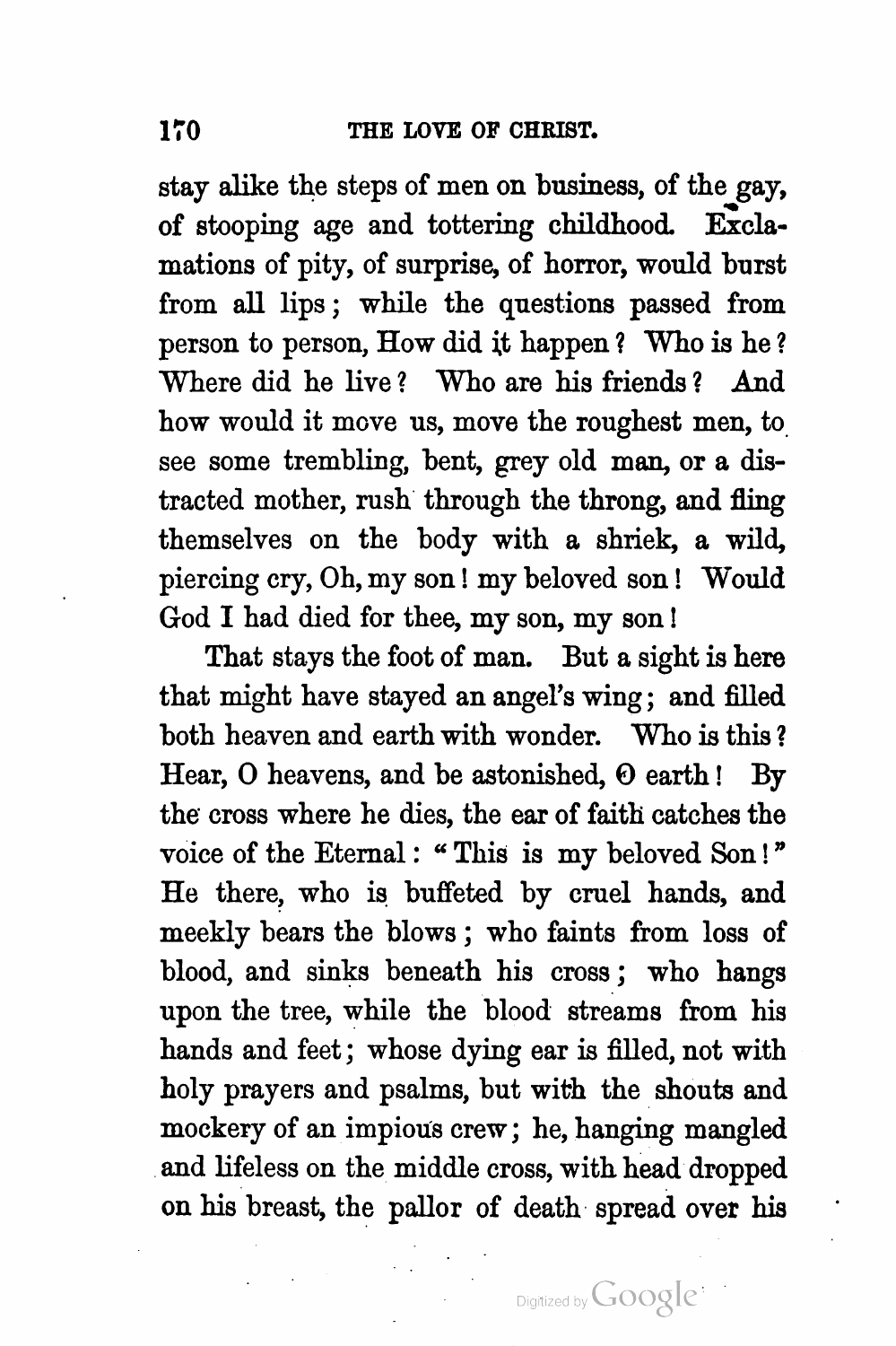cheek, the seal of death on his lips, the film of death on his eyes, is the Son of God. The Prince of life has become the prey of death ; at once its noblest victim and its almighty conqueror.

flowed in his blood, and died upon his cross. It How did it happen ? One word conveys the answer---that word is Love; love to sinners, to the greatest, guiltiest sinners. Love brought him from the skies; love shut him up in Mary's womb; love shut him up in Joseph's tomb; love wove the cords that bound his hands; love forged the nails that fastened him to the tree; love wept in his tears, breathed in his sighs, spake in his groans, is impossible to think who he was, and we were, what and for whom he suffered ; to stand be side that cross, with its noble, bleeding, dying, divine burden, and not address that dear, sacred body, saying, Thy love to me, to me a poor sinner, an ill-doing, and hell-deserving sinner, a guilty and graceless, a hateful and hating sinner, was wonderful—passing the love of women; passing the loves of angels; passing any tongue to tell; passing figures to illustrate or fancy to imagine, thought to measure or eternity itself to praise.

It was and it is still a common custom in the East for one man to express his friendship to another by presenting him with rich and costly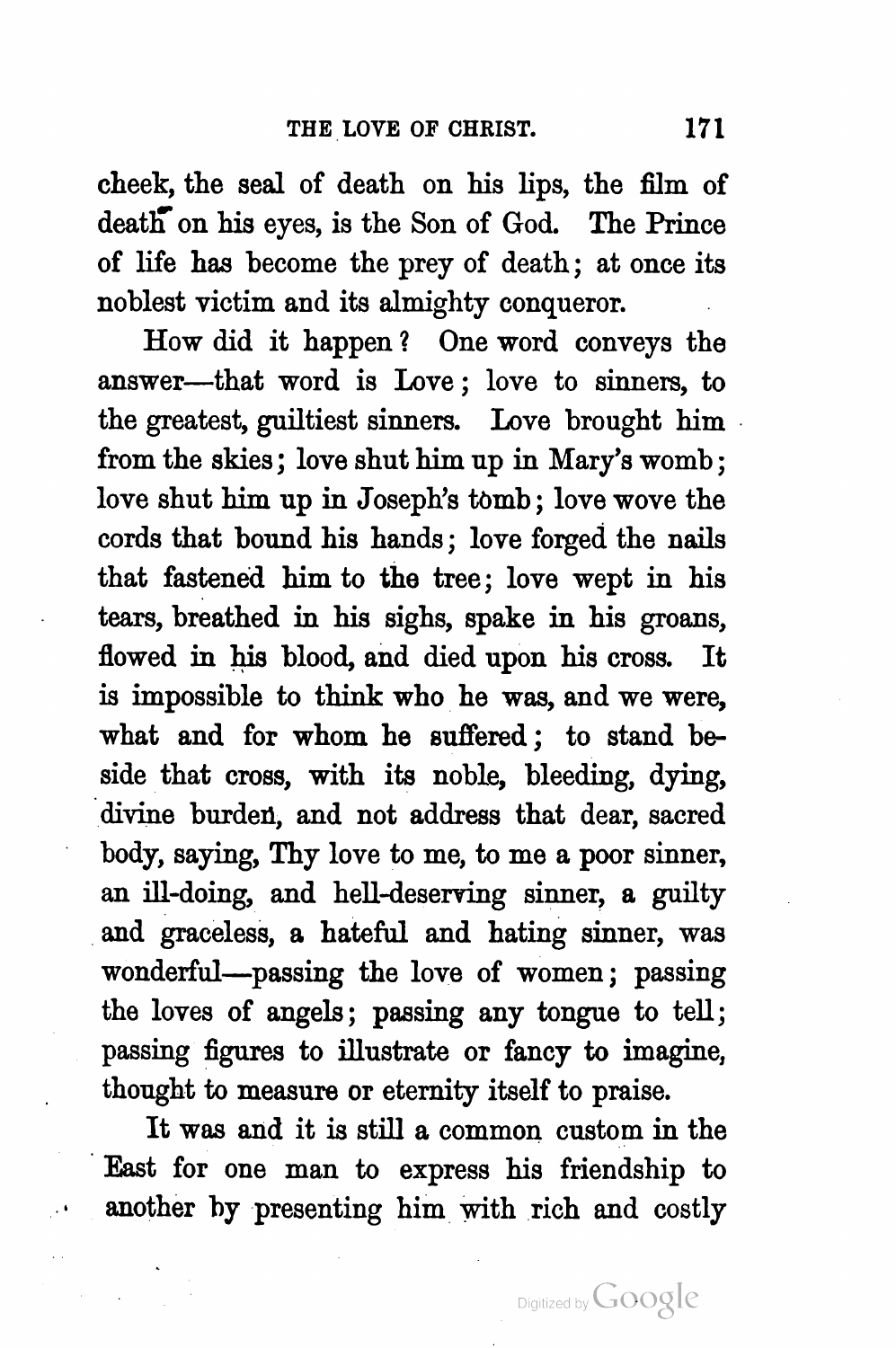vestments—by taking his own robe and putting it on him. I saw it related how the present Emperor of France, having marked the dauntless bravery of a soldier in the very thick and whirlwind of the fight, took his own Cross of the Legion of Honour, and, in the enthusiasm of his admiration, fixed it on the brave man's breast. In harmony with such customs, the Scriptures tell us that Jonathan stripped himself of the robe that was on him, and gave it to David, and " his garments, even to his sword, and to his bow, and to his girdle."

And when that shepherd lad, having doffed his homely attire, now stands before the court, and camp, and king, apparelled as a prince, we have a faint image of what Jesus does for us. Son of God, he denuded himself of his visible glory, and, as it were, exchanged vestments with us. Taking not only our nature but our guilt upon him, he put on our shame, that he might apparel us in his glory. What an exchange! Our sins are imputed to him, while his righteousness is imputed to us ; and thus with a crown of thorns he purchases us an immortal crown, and ascends the cross, that we might ascend to the skies. Behold how he loved us !

In illustration also of the love of Jonathan, we are told that he said to David, " Whatsoever thy soul desireth I will do it for thee :" The very lan-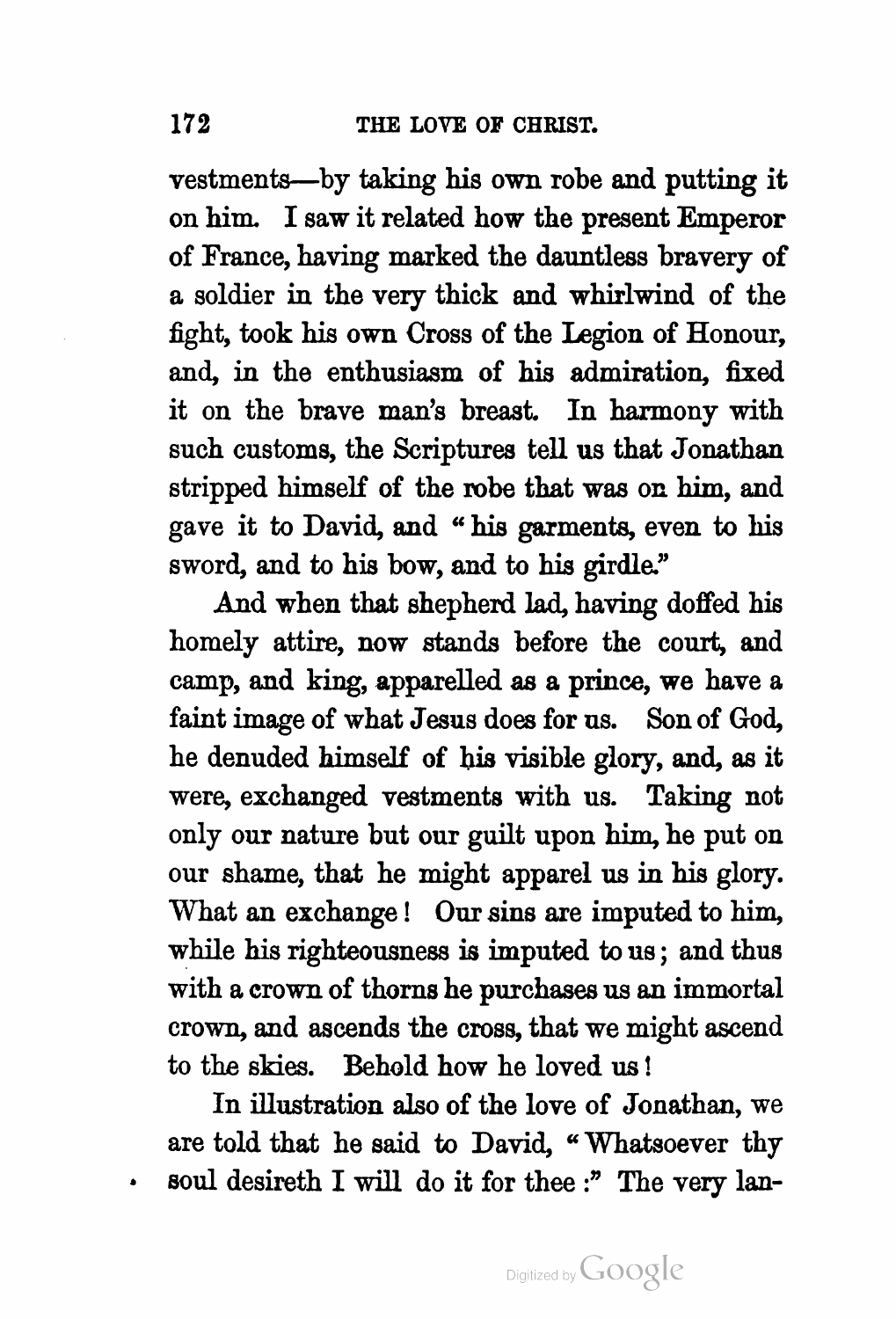guage which Jesus addresses to his people ! He cannot withhold anything from those to whom he has given himself. How can he ? It were unreason able to believe it. If he never said to any of the sons of men, Seek ye my face in vain, far less will he hold such language to those whom he pur chased with his blood, and has enshrined in his heart of hearts. Nor has he promised what he wants either the will or the ability to do. Jonathan's was a large and loving -hearted promise, but alas ! the day came when the heart that loved and the hand that would have helped David were cold in death. "Thy love to me was wonderful." Bitter thought! it was a thing in the past, a sacred memory: no more! The arrows of the Philistine had drunk up that love. The iron mace of war had shattered this sweet fountain. It lay empty and dry. The ear into which David once poured his sorrows was heavy in death. The heart that loved him had ceased to beat. Jonathan was gone - dead and gone ; and all left was the me mory of joys never, never to return. He should see his face no more : and so, he flung himself on his bloody grave, crying, " I am distressed for thee, my brother Jonathan ; the beauty of Israel is slain on his high places. Thy love to me was wonderful, passing the love of women!"